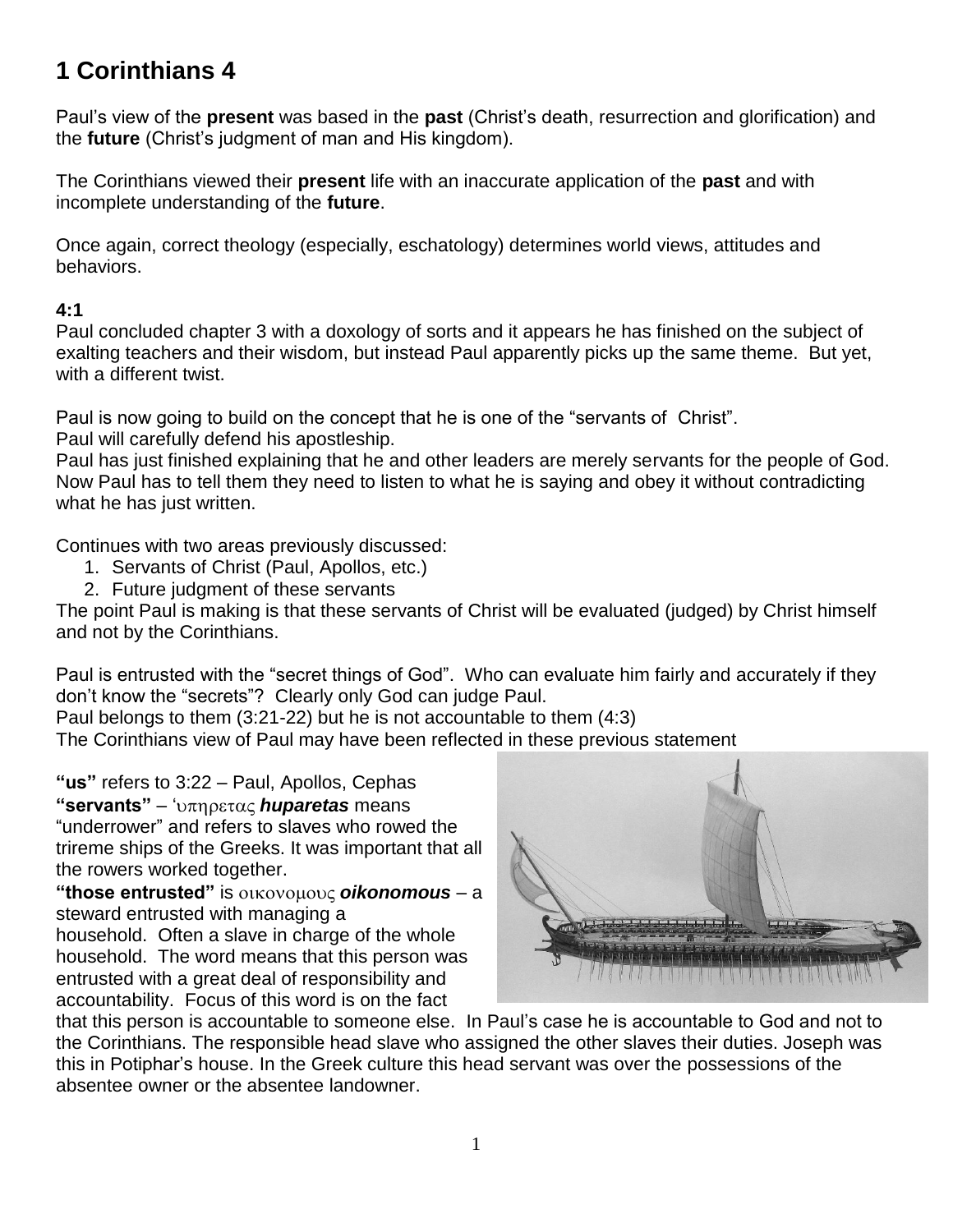**"secret things"** *mystarion* or "mysteries" The Corinthians would have been familiar with the "mysteries" of their Pagan religions. Paul uses the word (in an OT scriptural way) here. In 1 Cor. 2:7 these secret things are the truths of God's revelation the stewards are responsible for.

## **4:2**

Those who have been entrusted must prove they are worthy of that trust. The point is not only do they have the position they also have the accountability. The "servants of Christ" will be judged by Christ.

Entrusted – Titus 1:3; Jude 3; 1 Timothy 6:20; 2 Timothy 1:14

"Faithful" –  $\pi$ <sub>1</sub> $\sigma$ <sub>10</sub> $\sigma$  pistos – the servant will be judge concerning how faithful they were in doing what they were assigned. Just like

- 1. a servant can not fail in their job but still be considered successful because they dressed nice
- 2. a teacher is not a success because the students like them.
- 3. a baseball player is not a success because he wore the right uniform
- 4. a truck driver is not a success because he has a load of freight
- 5. a pastor is not a success because people sit and listen

## **4:3**

This begins "But it is a matter of the least consequence to me, that I am judged by you." The Greek literally says,

*"To me and for a very little thing it is that by you I am judged or by a human day."* "by a human day" refers to a day of judgment held by man.

This compares to "The Day" in chapter 3.

Paul cares little about public opinion because he will be judged the master landowner's return.

Even Paul's personal evaluations of his own performance are irrelevant.

## **4:4**

Before Paul states, "It is the Lord who judges" Paul wants to clarify the statement "I do not even judge myself." This could become a criticism in the hands of the Corinthians.

Paul tells them he has a clear conscience in regard to his own evaluation.

But, even a clear conscience does not make Paul or anyone "innocent" before God.

Consider 1 John 1:9

Your own clear conscience does not make you innocent before God.

## **4:5 – "so then**" is imperative

Two things needed for complete justice:

- 1. full knowledge of facts
- 2. full knowledge of motives

So stop coming to conclusions and reaching verdicts you are not qualified to make.

Expose the motives because God searches the heart.

1 Sam 16:7; 1 Chr. 28:9; Psalm 7:9; Psalm 139:1, 11-12; Jer. 17:10